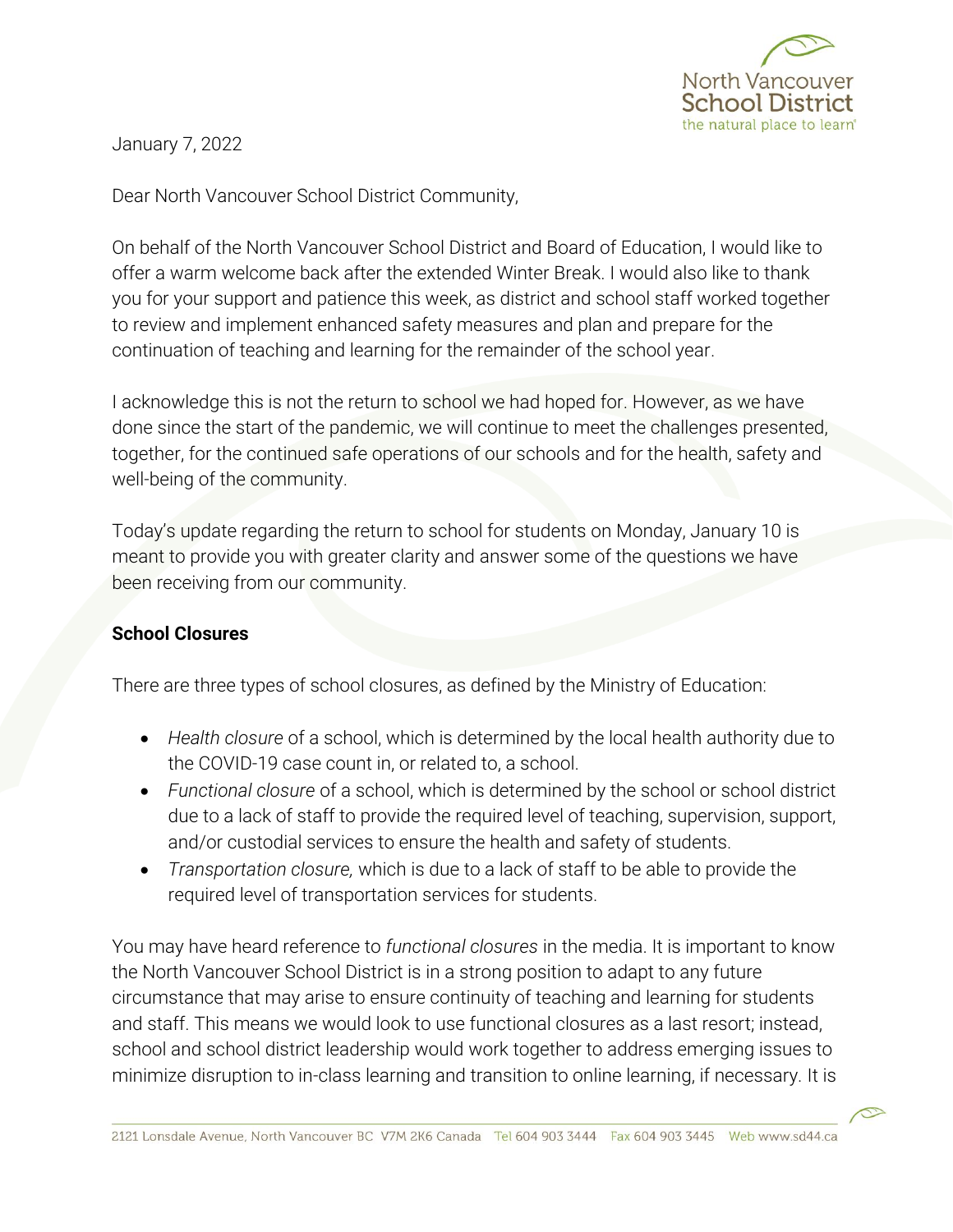

also important to know that a functional closure would not necessarily impact the entire school (i.e. it may only impact a single class). You can expect school administration to be in close contact with students, families and staff and to support those who are impacted by any type of school closure.

## **Continuity of Learning**

The North Vancouver School District will support the continuity of learning through platforms such as Microsoft Teams. Furthermore, the school district's Information and Communication Technology team continues to support students, families and staff with technology needs, by way of resources, including training documentation on the use of Microsoft Teams and videoconferencing. If you are a student, parent or guardian, please click [HERE](https://www.sd44.ca/parents/techservicesandresources/tech_support/Pages/default.aspx#/=) for the Technology Support web page. If you are an educator or staff member, updated resources and reference material are available on the staff portal **HERE**.

## **Contact Tracing and Notifications of School Exposures**

The Provincial Health Officer has communicated that in response to the different characteristics of the Omicron variant, contact tracing and the school exposure notification process that had been in place would no longer continue. School districts have been advised that the Ministry of Education is working with the Ministry of Health, local medical health officers and BCCDC to determine the process needed to communicate exposure risk going forward. We will share updated information with our community, including the use of rapid antigen testing in the K-12 setting, once we have received and reviewed it.

## **Reinforcement of Existing and Additional Preventive Measures**

As a reminder, when we welcome back all students on Monday, January 10, health and safety measures already in place will be reinforced, including encouraging everyone:

- To [get fully vaccinated,](https://www2.gov.bc.ca/gov/content/covid-19/vaccine/register) if eligible to do so.
- To [do a daily health check](https://www.sd44.ca/COVID-19/dailyhealthcheck/Pages/default.aspx#/=) and stay home when feeling sick. Families: please continue to report absences to your child's school to ensure accurate attendance reporting.
- To wear a mask [in all indoor areas.](https://www2.gov.bc.ca/gov/content/covid-19/info/restrictions#masks) Note:
	- o We encourage everyone to come to school with a well-fitted mask and to keep a spare on hand; however, the school district does have a supply of disposable masks available should a student or staff member require it.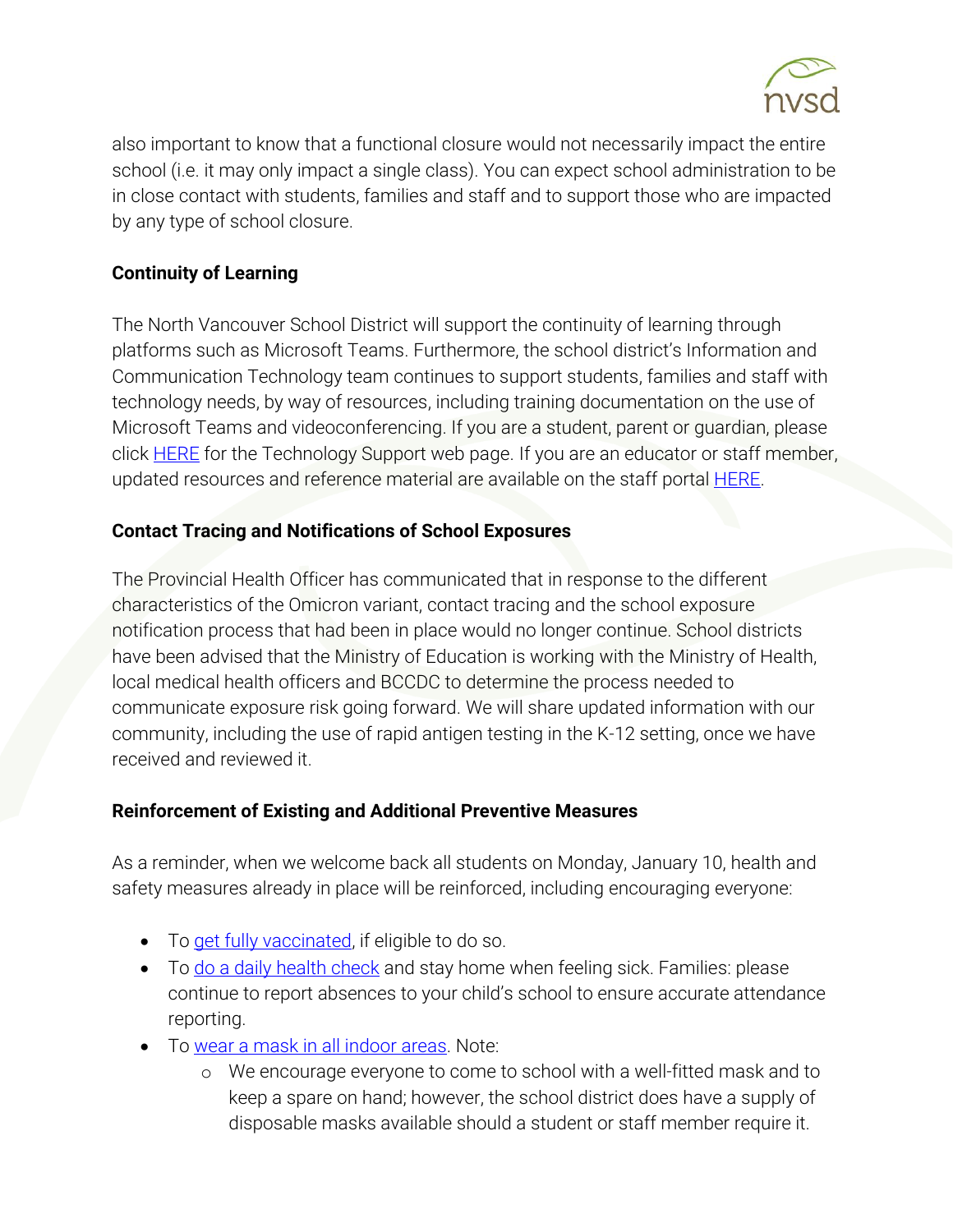

- o If unable to wear a mask due to an exception, (as listed **HERE**, starting on page 20), please consider one of the alternatives shared **HERE** by the BCCDC.)
- To practice good personal hygiene, including frequent handwashing.
- To respect the personal space of others and maximize the use of available learning spaces, including taking students and learning outside, where and when possible.

In addition, schools will have implemented additional prevention measures including:

- Maximizing space between people and implementing strategies to prevent crowding during class transition and break times (e.g. staggered start/stop times, recess/lunch).
- Holding staff-only gatherings, meetings and pro-d activities, virtually.
- Holding school gatherings and events, including assemblies, virtually. If gatherings and events must be held in person, the number of people in attendance cannot exceed 50% operating capacity and spectators cannot be present.
- Limiting visitors and volunteers to those who are essential to supporting activities that are of direct benefit to student learning and well-being.
- Pausing extra-curricular sports tournaments. At this time, athletics, including practices and one team to one team competitions can continue. However, and as noted in the 3<sup>rd</sup> bullet point, spectators cannot be present.

Decisions regarding whether or not to continue activities such as field trips will be made by school administration, in consultation with school district leadership, and will be based on satisfying a number of conditions, including how essential the activity is to student learning and only if enhanced guidelines can be followed.

## **School Ventilation**

The school district actively and regularly invests in our school and site buildings to support the health and safety of students and staff and comfortable teaching and learning environments.

As noted on our *Ventilation* web page, which includes links to each school's completed ventilation system overview reporting, in the 2020/2021 school year, the North Vancouver School District undertook over \$3.6M in ventilation upgrade projects across the school district. This work ensures the school district is providing mechanical ventilation to all classrooms, including portables and modular structures.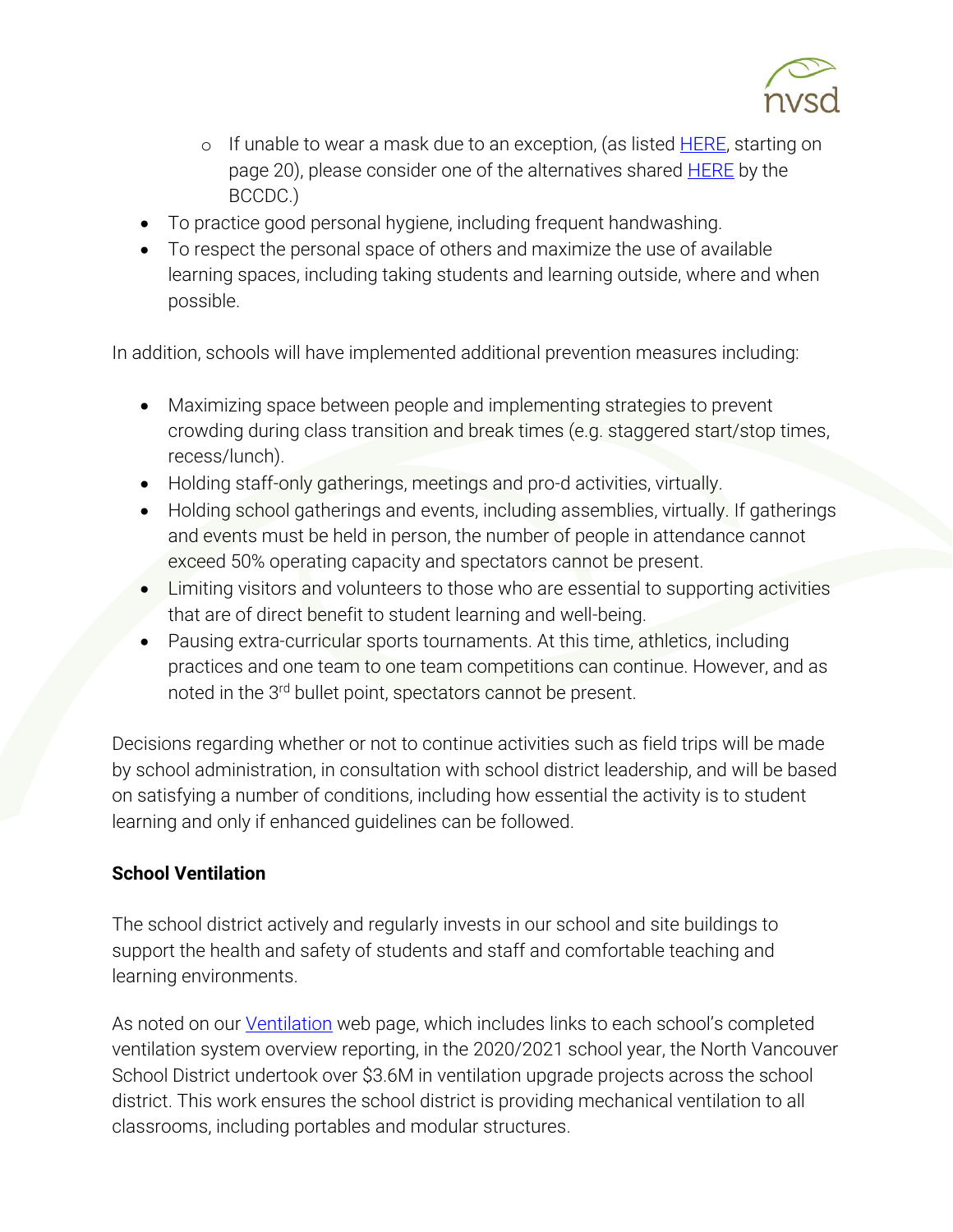

The following additional measures have also been taken:

- All air handling systems in each school, which have the potential to recirculate air from occupied spaces, have MERV 13 filters installed. The only exception to this is a few energy recovery ventilators, and/or make up air units in some schools, which directly introduce outdoor (fresh) air and are equipped with MERV 10 filters.
- All ventilation systems have had their operations extended by 2 hours in advance of scheduled occupancy and 2 hours post-scheduled occupancy to pre and post ventilate spaces.
- Ventilation systems have been programmed to maximize the introduction of outdoor air.
- Dedicated exhaust ventilation has been added to all first aid rooms.

I would encourage you to review the information provided on this [Ventilation](https://www.sd44.ca/COVID-19/ventilation/Pages/default.aspx#/=) web page, which includes links to previously issued communications and presentations on school ventilation.

# **Resource Links**

The school district's [COVID-19 Information and Resources](https://www.sd44.ca/COVID-19/Pages/default.aspx#/=) web page has been updated to include links to the following resources (shared with you last week). Please bookmark the page as updates will be made as new information is received.

- December 2021 Addendum [Provincial COVID-19 Communicable Disease](https://www2.gov.bc.ca/assets/gov/education/administration/kindergarten-to-grade-12/safe-caring-orderly/k-12-covid-19-health-safety-guidelines-addendum.pdf)  [Guidelines for K-12 Settings \(PDF\).](https://www2.gov.bc.ca/assets/gov/education/administration/kindergarten-to-grade-12/safe-caring-orderly/k-12-covid-19-health-safety-guidelines-addendum.pdf) This document is an addendum to the [Provincial COVID-19 Communicable Disease Guidelines for K-12 Settings,](https://www2.gov.bc.ca/assets/gov/education/administration/kindergarten-to-grade-12/safe-caring-orderly/k-12-covid-19-health-safety-guidlines.pdf) which was developed by the Ministry of Education in collaboration with the BCCDC, Indigenous rights holders and education partners including teachers, parents/guardians and school leaders to outline the principles and requirements for maintaining safe learning environments. These guidelines build on the belownoted *BCCDC Public Health Communicable Disease Guidance for K-12 Schools*.
- December 2021 Addendum [BCCDC Public Health Guidance for K-12 Schools.](http://www.bccdc.ca/Health-Info-Site/Documents/COVID_public_guidance/Addendum_K-12Guidance_12292021.pdf) This document is an addendum to the **BCCDC Public Health Communicable** [Disease Guidance for K-12 Schools,](http://www.bccdc.ca/Health-Info-Site/Documents/COVID_public_guidance/Guidance-k-12-schools.pdf) which was developed by the BCCDC and Ministry of Health.
- [Ministry of Education COVID-19 Safe Schools website](https://www2.gov.bc.ca/gov/content/education-training/k-12/covid-19-safe-schools)